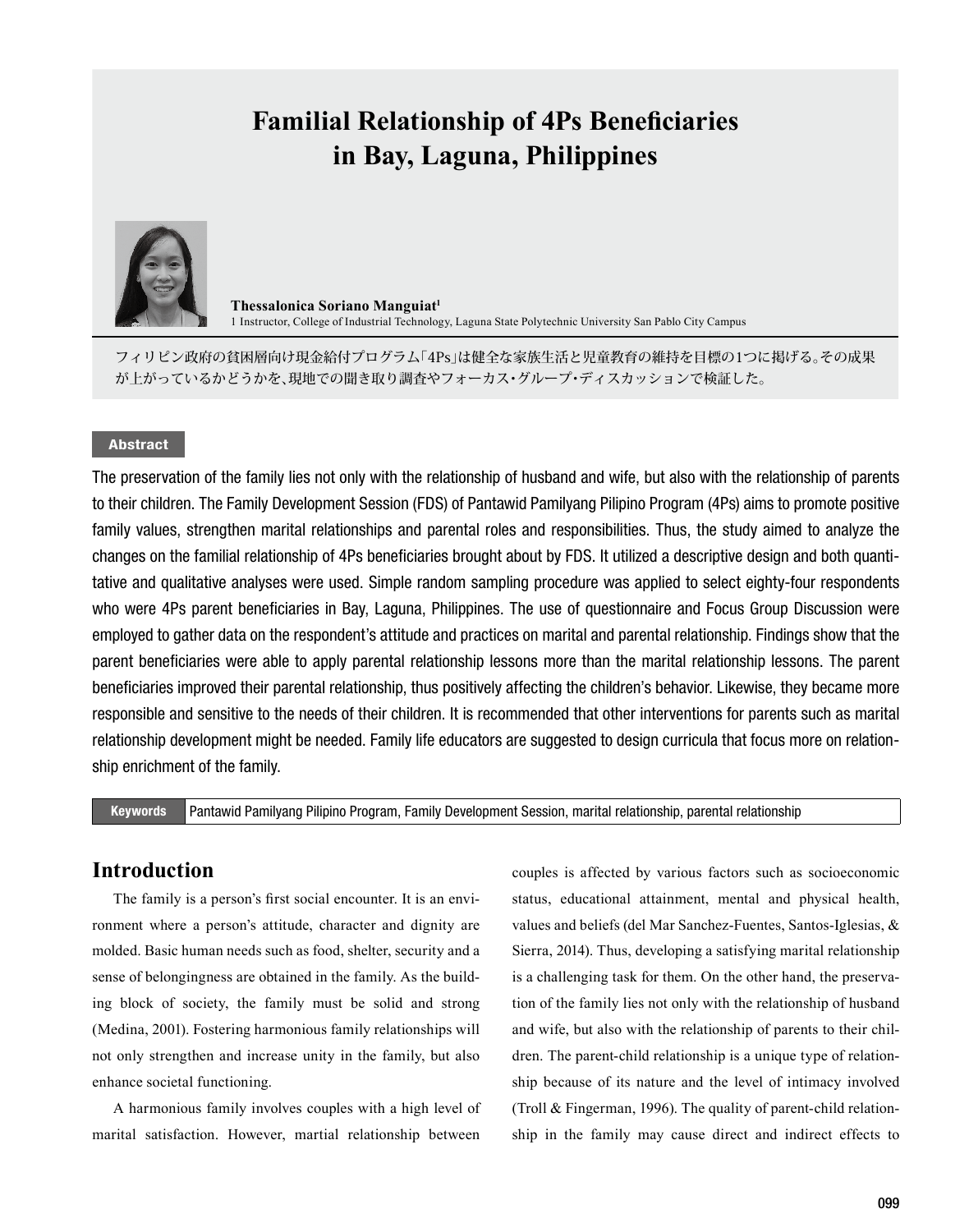children (Easterbrooks & Emde, 1988). Parents, being the role model of the children, convey positive or negative messages which predict the behaviour and interaction of children (Bandura, 1978). The study of Erel and Burman (1995) states that the quality of parent-child relationship is affected by the quality of marital relationship. These two relationships will then affect the children's character and behaviour.

Patterned from the conditional cash transfer (CCT) programs in Latin American countries, the Philippine government launched the *Pantawid Pamilyang Pilipino* Program, commonly known as 4Ps, in 2007. The Family Development Session (FDS) of 4Ps is being considered as an essential component of the program to capacitate and empower the human capital of families. This unique feature of 4Ps covers a wide range of topics to enhance the family life of the beneficiaries. It includes husband-wife relationship, child-parent relationship, financial and home management, and positive parenting. The objectives of FDS are the following: a) to empower the household beneficiaries to become more productive and responsible to meet family needs; b) to enhance the skills and knowledge of household beneficiaries, promote positive family values, strengthen marital relationships & parental roles and responsibilities, particularly on the health, nutrition and education needs of children; and c) to promote social awareness, participation and involvement in community development efforts (International Labor Organization [ILO], 2016). Specifically, the second module of FDS aims to educate parents to be responsible in meeting the family's needs on health, nutrition and education of children. Moreover, it promotes good family relationships and practical home management practices.

The study sought to investigate and examine the changes happened in the marital and parental relationship of the parent beneficiaries and its effect on children's behavior. Its objective is to examine the knowledge, attitude and practices of 4Ps parent beneficiaries on marital and parental relationship brought about by the FDS component of 4Ps.

The 4Ps has a dual objective: social assistance (financial support) and social development. The FDS helps in the attainment of the second objective of the program which aims to break the intergenerational poverty cycle through investments in human capital. Aside from providing trainings on financial literacy, life

skills, livelihood skills and community development activities, FDS has a strong approach on values formation emphasizing good husband-wife relationship and positive child discipline. Moreover, through FDS, the parents are expected to have a positive outlook in life, boost their children's morale, and uplift their living status. It is also foreseen that their dependence on the support from the government will soon lead to independence. However, the vision of 4Ps to produce empowered and independent families has yet to be determined. The effectiveness of FDS to household beneficiaries has not been further examined, thus, the study sought to answer the following questions:

- a) What are the respondents' attitude and practices on marital and parental relationships?
- b) Are there changes on attitudes and practices of 4Ps beneficiaries in terms of the marital and parental relationships before and after becoming a 4Ps member?
- c) Is there a relationship among marital relationship, parental relationship and children's behaviour as perceived by their parents?

### **Methodology**

The study utilized a descriptive research design and a mixed method of both quantitative and qualitative analyses was used to examine the knowledge, attitude and practices of the parent beneficiaries. They were all recipients of the program starting from year 2010-2012, have at least two (2) children and were all active attendees of Family Development Session (FDS) of 4Ps. They were selected from the complete list of Set 3 (year 2010-2012) family beneficiaries of 4Ps provided by the municipal link of Bay Pantawid Pamilya Office. The respondents from the list were situated in six (6) towns of Bay: Bitin, Dila, Maitim, San Nicolas Poblacion, St. Domingo, and Sta. Cruz. A simple random sampling procedure was used to select the participants. A total of eighty-four (84) respondents were determined.

The study developed and used a survey questionnaire. The questionnaire was based from the Family Development Session Module. The topics from the second module, *Preparing and Nurturing the Filipino Family*, were used to come up with statements in the questionnaire, specifically on Sub-Module 2.1: Preparing for Family Life: Topic 1 – Equal Treatment between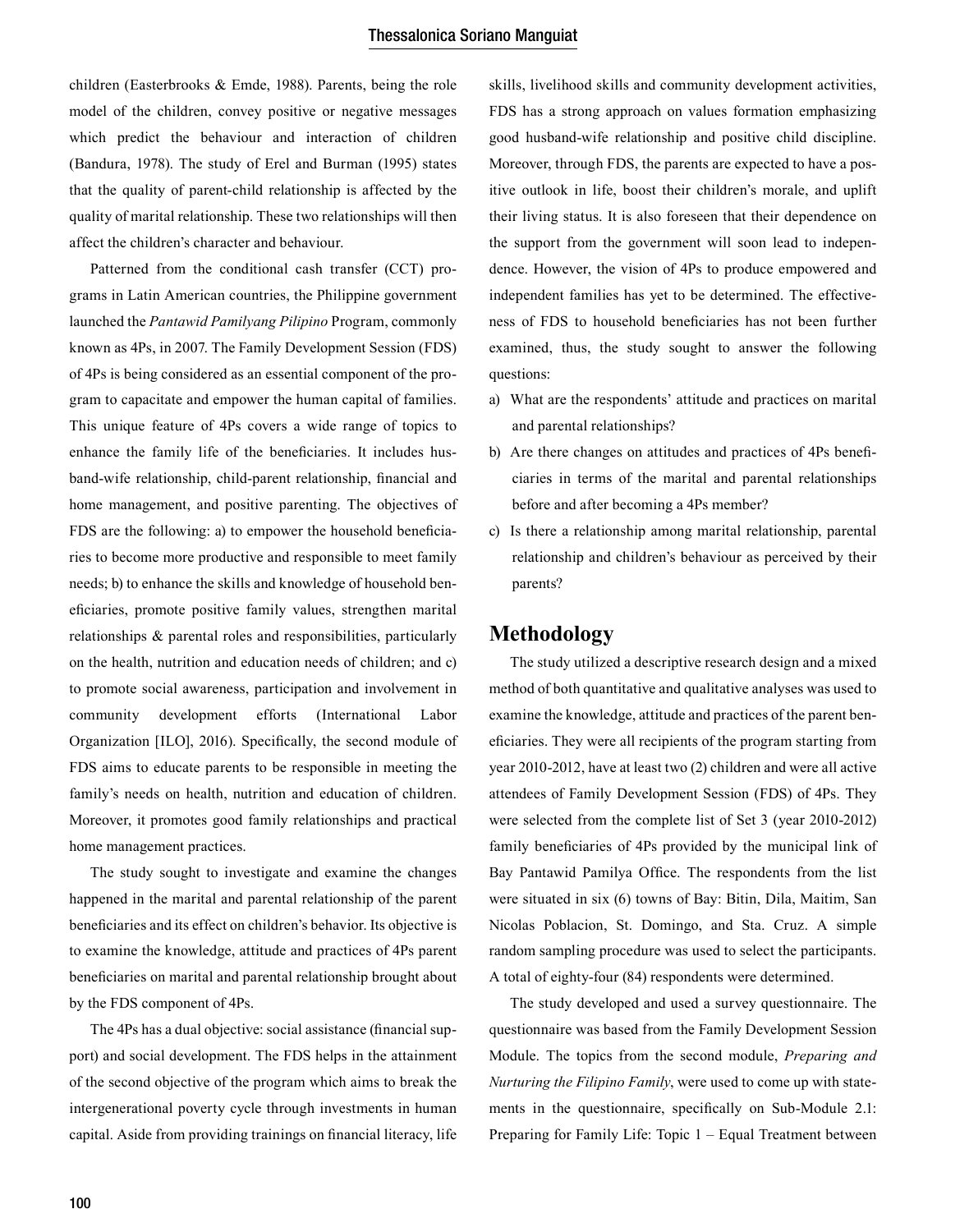Husband and Wife and Topic 2 – Good Relationship of Parents and Children. Prior to the conduct of the survey interview, preliminary coordination was done through the respective chairmen of the six identified towns. Letters were sent to ask assistance in identifying the home address of the 4Ps beneficiaries from the list. Upon identifying the location of the households, survey interview was employed. After the household survey, Focus Group Discussion (FGD) was conducted to collect more data on the changes, situations and issues that occurred in the family as a result of attending the FDS. Ten (10) participants were invited to join the discussion. The whole discussion was recorded to capture all the answers of the participants.

The statistical mean, percentage, and standard deviation were used to analyze the attitude and practices of marital and parental relationship of the respondents. Moreover, Wilcoxon Signed-Rank Test was used to examine the difference on the scores of the respondents' attitude and practices between "Before 4Ps" and "Now in 4Ps".

## **Findings**

#### *Marital Relationship Attitude*

Table 1 shows the marital attitude of the respondents Before 4Ps and After 4Ps and the result was positive. With the highest mean score of 4.96 (SD=0.52), the respondents proved that they desire to make their spouses happy by willingly serving them. Since majority of the respondents are wives, the typical Filipino attitude among women where the wife serves the husbands is observed. This attitude is a form of spousal support where the wife caters to the needs of the husband. According to Miller et.al (2003), spouses that express positive attitude and emotions to each other will likely display positive behaviour in the future which may increase marital satisfaction. Thus, high level of marital satisfaction positively affects the life satisfaction of an individual, as well as the attitude and behaviour of children (Erel & Burman, 1995).

#### Table 1. Marital Relationship Attitude

|                                                                                                                       | (B4P) Before 4Ps |           | (A4P) After 4Ps |           |
|-----------------------------------------------------------------------------------------------------------------------|------------------|-----------|-----------------|-----------|
|                                                                                                                       | Mean             | Std. Dev. | Mean            | Std. Dev. |
| 1. I like to respect my<br>spouse's decision even<br>I do not agree with it.                                          | 3.54             | 1.61      | 3.83            | 1.520     |
| 2. I like listening to the<br>stories of my spouse.                                                                   | 4.58             | 0.84      | 4.74            | 0.696     |
| 3. I like to settle our<br>disagreement/<br>misunderstanding/<br>conflict immediately.                                | 4.67             | 0.88      | 4.79            | 0.641     |
| 4. I like to make my<br>spouse happy by<br>simply serving him/<br>her wholeheartedly.                                 | 4.89             | 0.19      | 4.96            | 0.515     |
| 5. I like to understand<br>my spouse every time<br>he/she is tired and<br>cannot fulfill his/her<br>responsibilities. | 445              | 106       | 4.52            | 0.950     |

The results were also confirmed in the focus group discussion. The respondents expressed that they desire to attend to the needs of their spouses more and stated that conflicts between them lessened. Moreover, the assurance given by the cash grant for the health and education of the children prevented couple disagreements and negative confrontations due to financial limitations.

On the other hand, the respondents got the lowest mean score on AP4 of 3.54 (SD=1.61) with regards to giving respect to spouse's decision. According to the respondents' FGD, decision making in the family should be done mutually by husband and wife. They pointed out that decision making is crucial and making poor decisions in the family will affect the children. Mutual decision making between husband and wife is an essential part of marital communication. Supporting each other's decisions cultivate positive and intimate relationship. However, unsupportive attitude results to marital conflicts which will lead to marital dissatisfaction (Bagarozzi, 1990).

#### *Parental Relationship Attitude*

The statements on parental attitude in Table 2 show the mean scores and standard deviation on B4P and A4P. The respondents acknowledged the importance of a correct approach to their children's weaknesses and mistakes as they play the role of a discipline guide (M=4.81; SD=0.63). This means that the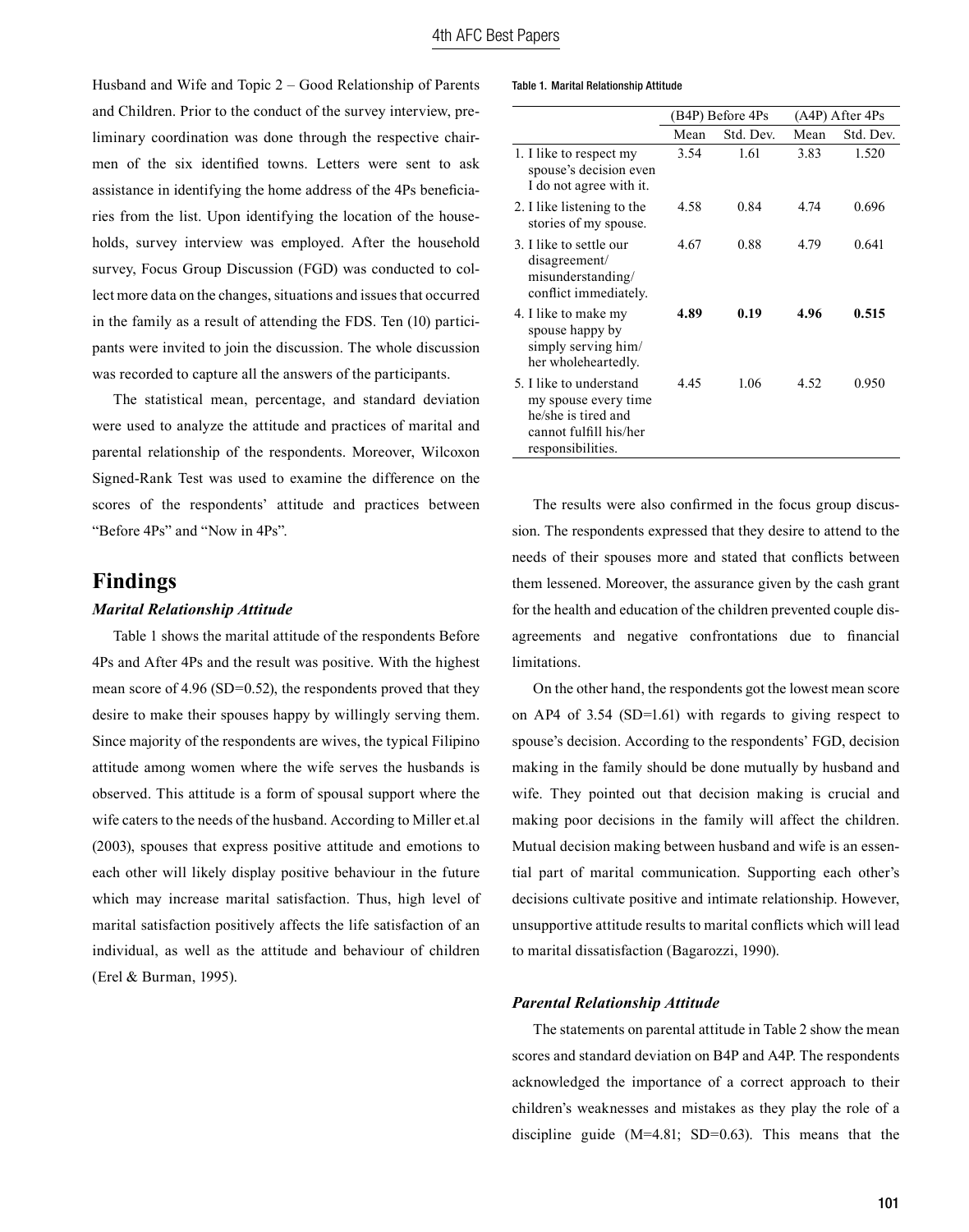respondents' attitude in guiding their children shows the level of involvement they have in their children's lives. This is important especially in the formative years of the children as well as the adolescent years. According to Gould & Mazzeo (1982), children in early adolescence become more concerned about themselves and their peers. They often seek comfort and advice from their friends rather than their parents. Thus, continuous parental guidance is vital to lead them to right choices and decisions.

#### Table 2. Parental Relationship Attitude

|                                                                                                                                                                         | (B4P) Before 4Ps |           | (A4P) After 4Ps |           |
|-------------------------------------------------------------------------------------------------------------------------------------------------------------------------|------------------|-----------|-----------------|-----------|
|                                                                                                                                                                         | Mean             | Std. Dev. | Mean            | Std. Dev. |
| 1 I like to understand<br>my children's<br>weaknesses and<br>mistakes and help<br>them to correct it.                                                                   | 4.81             | 0.63      | 4.90            | 0.37      |
| 2. When in an argument<br>with my child, I like to<br>think first the words I<br>will use before I<br>speak.                                                            | 4 2 7            | 1 1 7     | 4.52            | 0.95      |
| 3. I like to understand<br>that each of my<br>children has a unique<br>way of expressing<br>themselves                                                                  | 4 1 8            | 133       | 4.42            | 1 17      |
| 4. I like to give careful<br>thought of my actions<br>and speech because I<br>recognize that my<br>children look at me as<br>a good example in<br>speech and in action. | 4.58             | 0.99      | 4.70            | 0.94      |
| 5. I like listening to my<br>children's stories.                                                                                                                        | 4.77             | 0.608     | 4.83            | 0.598     |

On the other hand, the respondents were challenged to understand their children's unique way of expressing themselves. During infancy to early childhood, parents-child relationship is characterized by high level of quality time with strong emotional and physical bond with the parents (Collins & Russel, 1991). However, in the early adolescent stage, children begin to spend more time with their peers. Parents are not the only source of influence to their children because they are more immersed with the influence of peers and other external factors in the family. These influences make it difficult for parents to reach out to their children because they adapt behaviours from their peers. Therefore, children are likely to distant themselves,

physically and emotionally, to their parents which affects the family cohesion and closeness (Larson & Richards, 1991).

Moreover, the high result of the knowledge test in parent-child relationship also confirms the positive attitude of parent beneficiaries' towards parent-child relationship. This may be also due to the knowledge gained not only from FDS but from other sources. The parent beneficiaries proved that they maintained a positive attitude towards parent-child relationship even before they became 4Ps beneficiaries.

#### *Marital Relationship Practices*

Table 3 below shows the statements on marital relationship practices that shows the respondents' highest mean score of 4.85 (SD=0.48) on Item no. 4 which means that the respondents were used to giving words of affirmation to their spouses.

#### Table 3. Marital Relationship Practices

|                                                                                                         | Before 4Ps |           |      | After 4Ps |
|---------------------------------------------------------------------------------------------------------|------------|-----------|------|-----------|
|                                                                                                         | Mean       | Std. Dev. | Mean | Std. Dev. |
| 1. I often express my<br>affection to my spouse<br>by kissing and<br>hugging him/her.                   | 4.46       | 1.01      | 4.08 | 1.45      |
| 2. I listen to my spouse<br>with respect and not<br>use hurtful words<br>whenever we are in<br>conflict | 3.80       | 1 1 8     | 3.95 | 1 1 8     |
| 3. I often apologize to<br>my spouse whenever I<br>hurt him/her with my<br>words or actions.            | 4.07       | 1.35      | 4.25 | 136       |
| 4. I praise my spouse<br>every time he/she is<br>pleasant and did a<br>good thing.                      | 4.85       | 0.48      | 4.77 | 0.78      |
| 5. I give ample time to<br>my spouse to maintain<br>our good relationship.                              | 4.50       | 0.98      | 443  | 1 1 2     |

The respondents, even in their poverty situation, still managed to praise their spouses for the good behaviour they show. This practice also reflects their positive and affectionate attitude towards their spouses. Marital satisfaction, according to Bohlander (1999), is the degree of how a spouse perceives their partner in meeting their needs and desires. It is the couple's ability to understand, accept and appreciate each other's actions, thoughts, feelings and emotions. Appreciation of spouse is a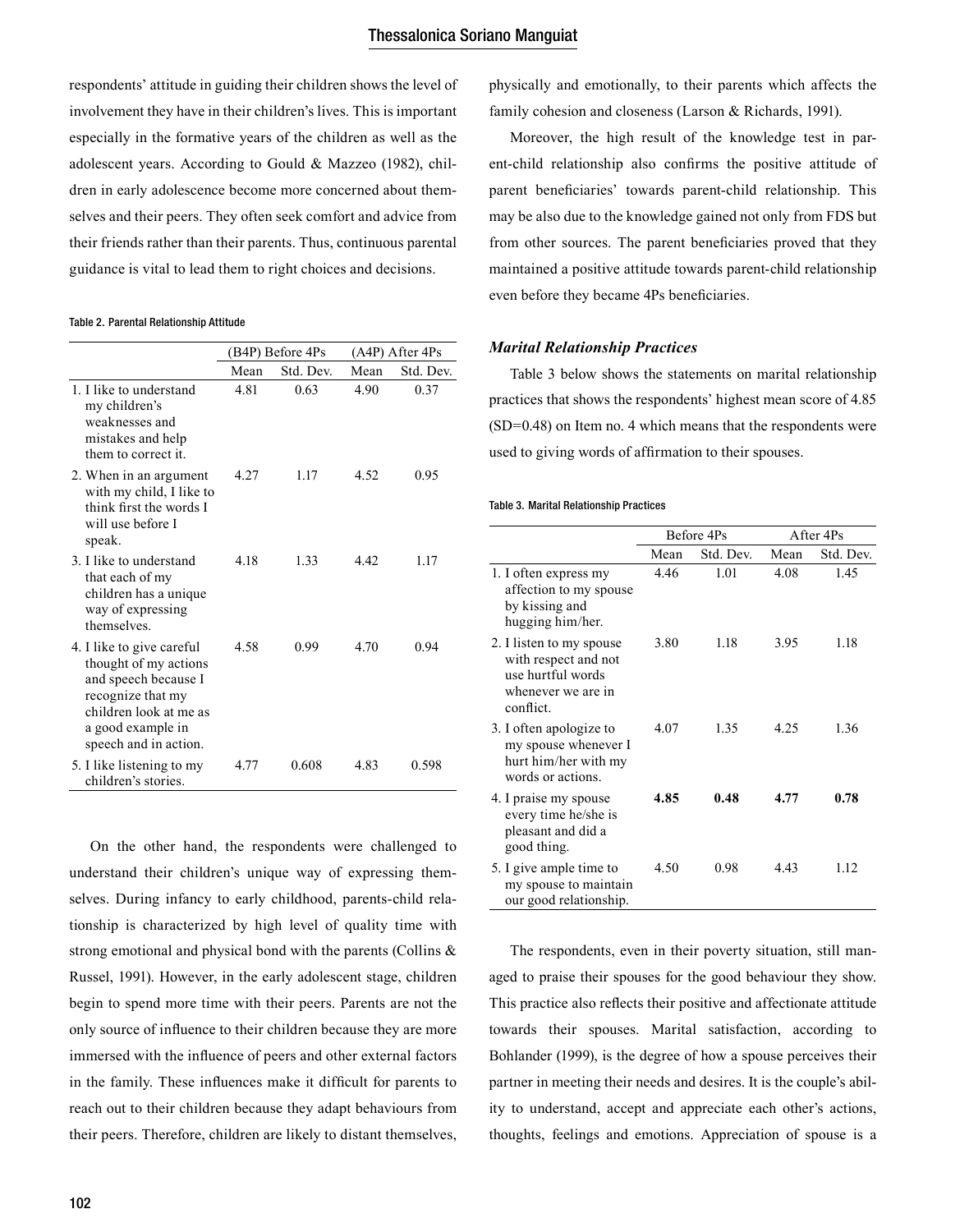form of positive marriage interaction because it builds positive interpersonal relationship between husband and wife. Gottman (1994) studied that in order to attain marital satisfaction, there must be five positive interaction in every one negative interaction. Thus, every appreciation and positive affirmation of the respondents to their spouse cultivates positive communication in their marital relationship.

However, the respondents got the lowest mean score of 3.80 (SD=1.18) on Item no.2 which means that at times, they used hurtful words and did not listen to their spouse when in conflict. This negative communication in marriage usually arises due to great criticism, defensiveness, contempt and stonewalling (Gottman, 1994). These behaviours, accompanied by blame, disappointments and frustrations, greatly affect the marital satisfaction, thus affect the overall functioning of the family. This is one of the struggles the respondents stated in the group discussion. The knowledge they gained from FDS were easy to apply to their children but difficult to apply to their spouses. According to the respondents, some of the factors that hindered them to compromise with their spouses when in conflict were pride and lack of self-control.

Due to the knowledge acquired by the women respondents from FDS, they became knowledgeable of their rights, rights of their children and the laws that protect them. This caused them to have a stronger character and lifted their self-worth as the house keeper of the family. These changes within the women respondents seemed to have an effect on their role performance in the family. They have become better nurturers and protectors of their children and they have become empowered as women and wives.

#### *Parental Relationship Practices*

Table 4 shows that the respondents got the highest mean score of 4.96 (SD=0.19) on Item no. 10 which shows that they were able to guide their children whenever they commit mistakes and encourage them whenever they have problem. The parent beneficiaries practice parental guidance to their children's emotional welfare by helping them cope up with their mistakes and explaining to them the pros and cons of their behaviours. This is a primary responsibility of parents to build up their children especially those who are in their teenage years.

The study of Simmons & Blyth (1987) stated that early adolescent children spend more time of unsupervised interactions with friends than in their early years, especially when they are in school. With that, proper guidance from parents is necessary to lead them on how to deal with life, make sound decisions and have right perspective on things.

#### Table 4. Parental Relationship Practices

|    |                                                                                                          | Before 4Ps |           | After 4Ps |           |
|----|----------------------------------------------------------------------------------------------------------|------------|-----------|-----------|-----------|
|    |                                                                                                          | Mean       | Std. Dev. | Mean      | Std. Dev. |
|    | 6. I often express my<br>affection to my<br>children by kissing<br>and hugging them.                     | 4.71       | 0.72      | 4.56      | 1.05      |
| 7. | I calmly talk to my<br>children and I do not<br>use hurtful words<br>whenever I reprimand<br>them.       | 3.98       | 1 1 4     | 4.23      | 1 1 3     |
| 8. | In an argument, I<br>listen carefully and<br>respect my children's<br>feelings/opinion.                  | 436        | 1.06      | 4.52      | 0.99      |
| 9. | I often encourage my<br>children whenever<br>they are feeling down<br>or have a problem.                 | 477        | 0.63      | 488       | 0.52      |
|    | 10. I explain<br>consequences of my<br>children's action<br>properly whenever<br>they commit<br>mistakes | 4.87       | 0.37      | 4.96      | 0.19      |

Moreover, the respondents always encourage their children whenever they are feeling down or have a problem  $(M=4.88)$ ; SD=0.52) as stated in Item no. 9. The respondents take the roles of cheerleader and mood-lifter which are forms of positive parent-child communication. This interaction provides foundation for children, specifically those who are in the early adolescent stage, to learn and be sensitive of their emotions, thus the parents help develop their children's skills to succeed in life (Dawson & Ashman, 2000). Children's emotional being must be guided well for the establishment of their coping abilities and problem-solving skills.

On the other hand, the respondents were challenged to talk to their children calmly and not use hurtful words whenever they reprimand them (M=3.98; SD=1.14). Yelling, as a form of both anger and discipline to children, are shown when parents are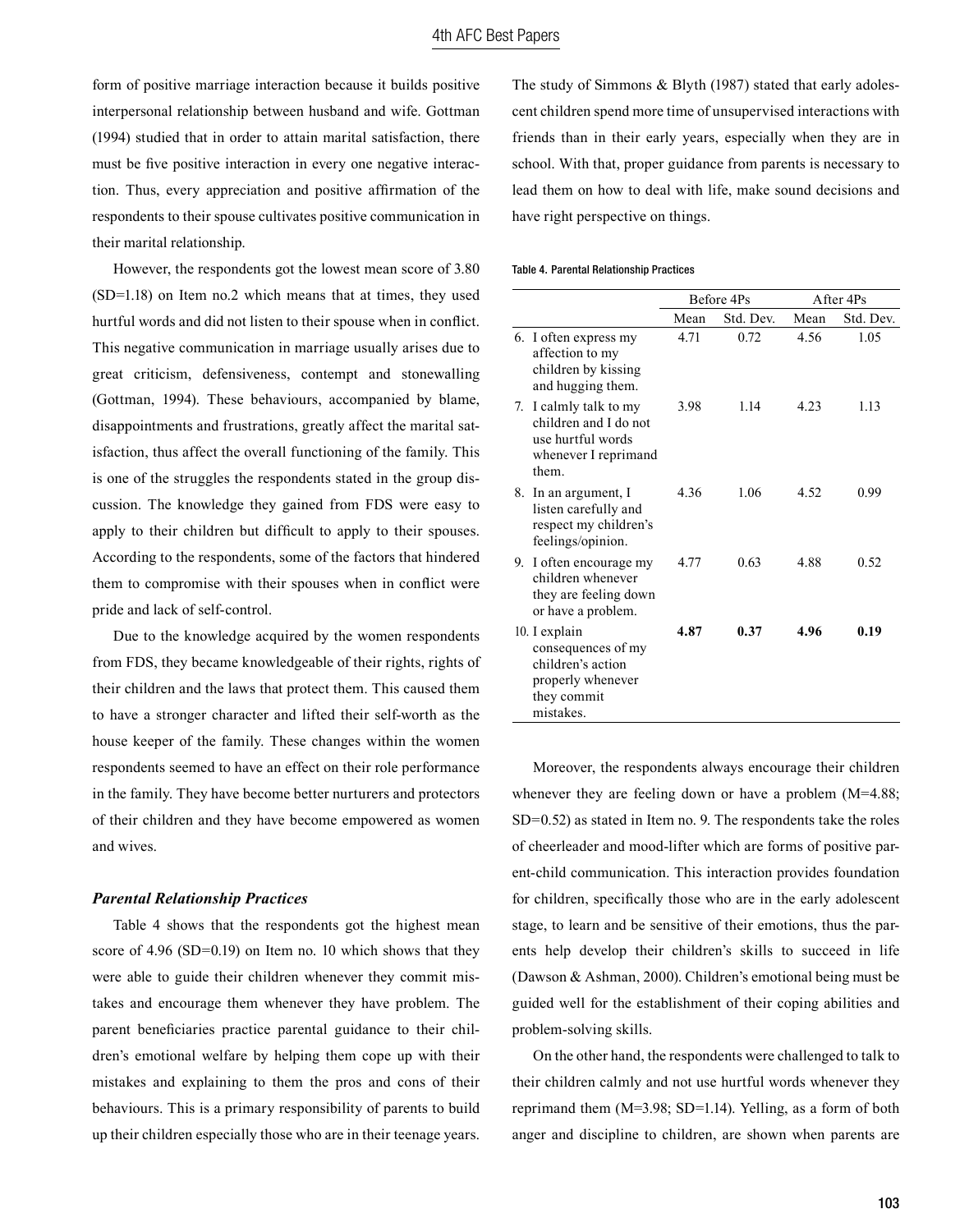highly stressed and experiencing difficulty in life. According to Ayoub et.al (2009), this a kind of negative parenting approach greatly affects children's language, cognitive, social and emotional well-being and development. This parental behaviour, if not changed, may lead long-term effects to children such as anxiety, self-pity, low self-esteem, and violence.

The result also confirms the obtained high scores in parental knowledge questions. The findings also proved that the parent-child relationship knowledge gained by the respondents from the FDS topics was applied to their children. According to the respondents' focus group discussion (FGD), they were able to apply the lessons from FDS to their children immediately. Applying the parental lessons made the respondents increase their sense of responsibility. In addition, having awareness of the rights of the children, the respondents became more sensitive with the needs of their children and in return, their children became more attached to them.

## *Attitude and Practices on Marital and Parental Relationship*

The Wilcoxon Signed-Ranks Test on Table 5 indicates that the scores between B4P and A4P of marital relationship attitude and parental relationship practices were significantly different, while the scores between B4P and A4P of parental attitude and marital practices remained the same. This means that in terms of attitude, marital relationship was improved while parental relationship remained the same. However, in terms of practices, parental relationship was improved, while marital relationship remained the same. The findings show that even though the marital attitude of the respondents was improved, it doesn't follow that their marital practices will improve as well. Moreover, the parental attitude of the respondents remained the same but has improved their practices. This may due to the culture of Filipino which values the children greatly. Filipino parents are focused on parenthood and parenting skills, not only because the children bear the name of the family, but because it is expected for them to raise their children well and in return the children will take care of their parents when they get old (Go, 1993).

#### Table 5. Attitude and Practices on Marital and Parental Relationship

|                          | Attitude |         |                                      | Practices |         |                                      |
|--------------------------|----------|---------|--------------------------------------|-----------|---------|--------------------------------------|
|                          | Z        | value   | Interpretation                       | Ζ         | value   | Interpretation                       |
| Marital<br>Relationship  | 324.5    | < 0.020 | With<br>significant<br>difference    | 48.5.     | < 0.829 | With no<br>significant<br>difference |
| Parental<br>Relationship | 17       | < 0.167 | With no<br>significant<br>difference | 28        | < 0.011 | With<br>significant<br>difference    |

### *Relationship between Children's Behaviour and Practices on Parental Relationship*

Table 6 shows that children's common behaviour has a significant positive linear relationship with parental relationship practices  $(r_s = -0.387, p = 0.000)$ . The results show that the more positive the common behaviour of children such as politeness, being affectionate, confident and knows how to listen, the more favourable the respondents' parental relationship practices. Parents, who experience affection from their children and observe improvement in their behaviour, lessen the stress they are experiencing (Odgers et. al, 2012). Through FDS, parent's improved their practices on parenting which positively affects the children's behaviour. The results confirm the study of Joussemet, Mageau, and Koestner (2014) which stated that parent education has been shown to increase positive parenting skill, while Gardner, Burton, and Klimes (2006) observed that parent education help reduce child conduct problems. As the parents changed for the better, the children also developed positively.

#### Table 6. Parental Practices and Children's Behavior

| Variable                                                            | Correlation<br>Coefficient | $Sig. (2-tailed)$ |
|---------------------------------------------------------------------|----------------------------|-------------------|
| Parental Relationship Practices &<br>Children's common behavior     | $.387**$                   | .000              |
| Parental Relationship Practices &<br>Children's behavior (home mgt) | $347**$                    | .001              |

\*. Correlation is significant at the 0.05 level (2-tailed).

\*\*. Correlation is significant at the 0.01 level (2-tailed).

Children's common behaviour such as giving respect to elders, expressing themselves properly and accepting correction from parents are influenced by how their parents conduct themselves at home and how they relate to their children. Moreover, it also shows that there is a significant positive linear relationship on children's behaviour towards home management and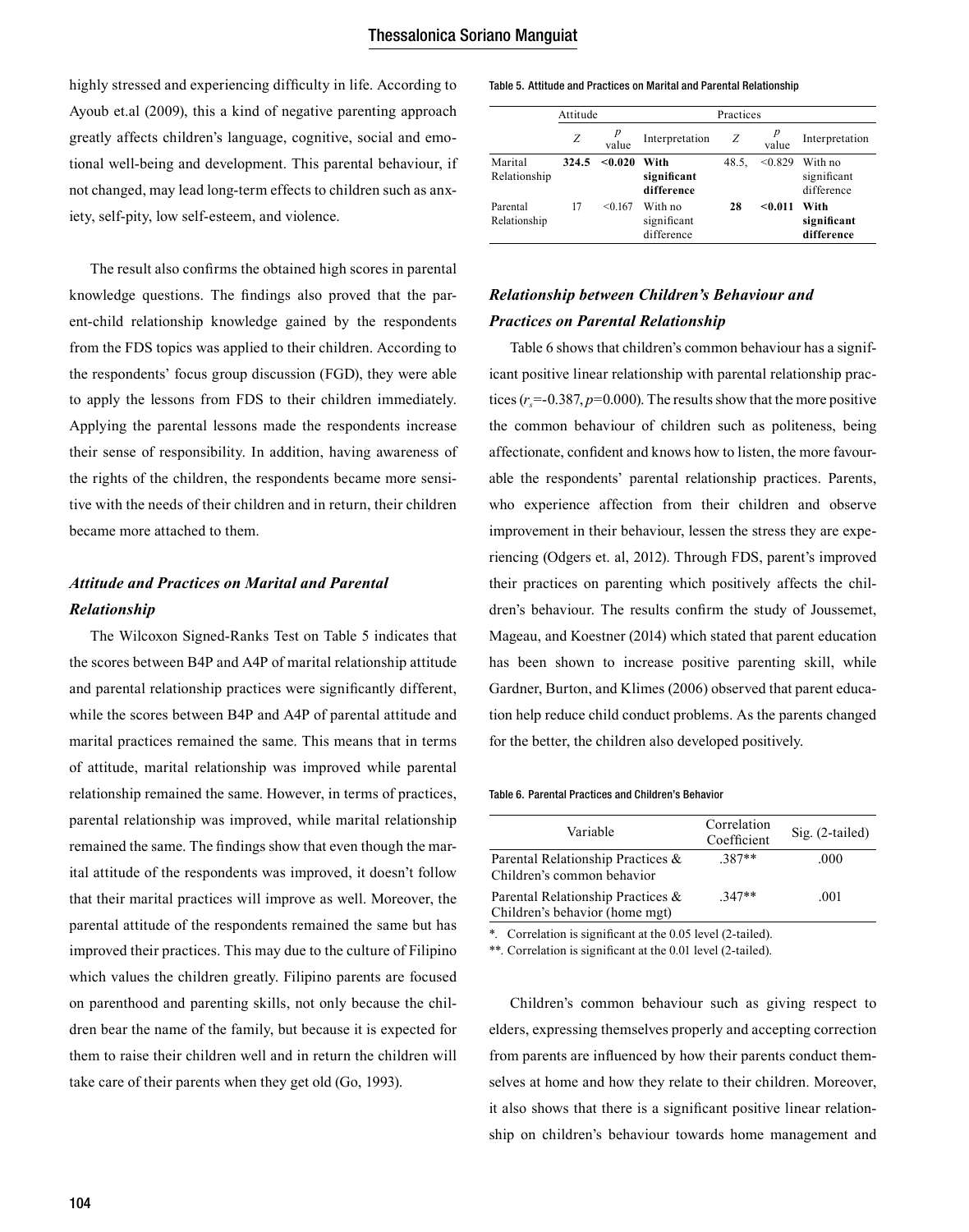parental relationship practices,  $(r<sub>s</sub>=-0.347, p=0.001)$ . The findings show that the more positive the behaviour of children towards home management, the higher the parental relationship practices. This supports the results on children's common behaviour wherein children's behaviour are affected by parental relationship practices. This means that a good relationship between parent and child will have an effect on child's behaviour. Children's behaviour on personal care, sibling care, household assignments, time management and wise decision making on money are greatly influenced on how the parent beneficiaries interact with their children. As the social learning theory suggests, children model the behaviour of their parents (Bandura, 1978). Witnessing positive attitude and behaviour towards home management may produce similar behaviour in children. Thus, positive home management of parents will result to positive behaviour of children towards home management.

# **Conclusion**

The 4Ps parent beneficiaries' high scores in knowledge on parental relationship resulted to improved practices, while their attitude remained positive. The result is an indication that the respondents were able to apply the lessons of Family Development Session on those said topics. This means that parent beneficiaries were able to apply parental relationship lessons than the lessons on marital relationship. The result is an indication that the lessons on the latter are inadequate. Factors that hindered improvement of marital relationship were limited marital relationship lessons in FDS and empowerment of women causing them to assert their rights. Women respondents were educated and empowered through FDS, thus, making them more knowledgeable on children and household management. Most men were not able to attend FDS because they are the ones working for the family. As a result, it has become the housewives' role to decide for the family because as they stated, their husbands do not know much about how their family runs as they are already preoccupied with working.

Lastly, the parent beneficiaries have improved their parental relationship, thus affecting their children's behaviour. They have become more sensitive in communicating with their children such as avoiding the use of bad words and shouting. As a result, the children's interactions with their parents improved, and good quality relationship between parent and child also developed. The parent beneficiaries became more responsible and sensitive to the needs of their children, especially to the needs of their children in school.

#### *Recommendation*

The researcher recommends for the development of additional lessons on husband-wife relationship topics. It is recognized that FDS highlights the importance of child caregiving to break the intergenerational poverty of the families. The 4Ps focuses more on meeting the needs of the children by educating the parent through FDS, however other interventions for parents such as marital relationship development by might be needed. Moreover, special FDS for working husbands would be helpful to educate and empower fathers as the leader of the family.

Based on the result of the study, it is further recommended that family life educators would design curricula that focus more on relationship enrichment of the family, specifically marital relationship. With the fast changing society and technology advancement, the family has evolved into different forms and functions, thus, quality relationships between couples and family members might be subtly left behind.

### **References**

- 1) Ayoub, C., O'Connor, E., Rappolt-Schlichtmann, G., Raikes, H., Chazan-Cohen, R., & Vallotton, C. (2009). Losing ground early: Protection, risk and change in poor children's cognitive performance. Early Childhood Research Quarterly, 24, 289–305.
- 2) Bandura, A. (1978). Social learning theory of aggression. Journal of Communication, 28(3), 12-29.
- 3) Bagarozzi, D.A (1990).Marital power discrepancies and symptom development in spouses: An empirical investigation. The American Journal of Family Therapy, 18,51-64.
- 4) Bohlander, R. W. (1999). Differentiation of self, need fulfillment, and psychological well-being in married men. Psychological Reports, 84, 1274–1280.
- 5) Collins, W A., & Russell, G. (1991). Mother-child and father-child relationships in middle childhood and adolescence: A developmental analysis. Developmental Review, 11, 99-136.
- 6) Dawson, G., Ashman, S. B., & Carver, L. J. (2000). The role of early experience in shaping behavioral and brain development and its implications for social policy. Development and psychopathology, 12(04), 695-712.
- 7) Del Mar Sánchez-Fuentes, M., Santos-Iglesias, P., & Sierra, J. C. (2014). A systematic review of sexual satisfaction. International Journal of Clinical and Health Psychology, 14(1), 67-75.
- 8) Easterbrooks, M. A. , & Emde, R. N. (1988). Marital and parent-child relationships: The role of affect in the family system. In R. A. Hinde &